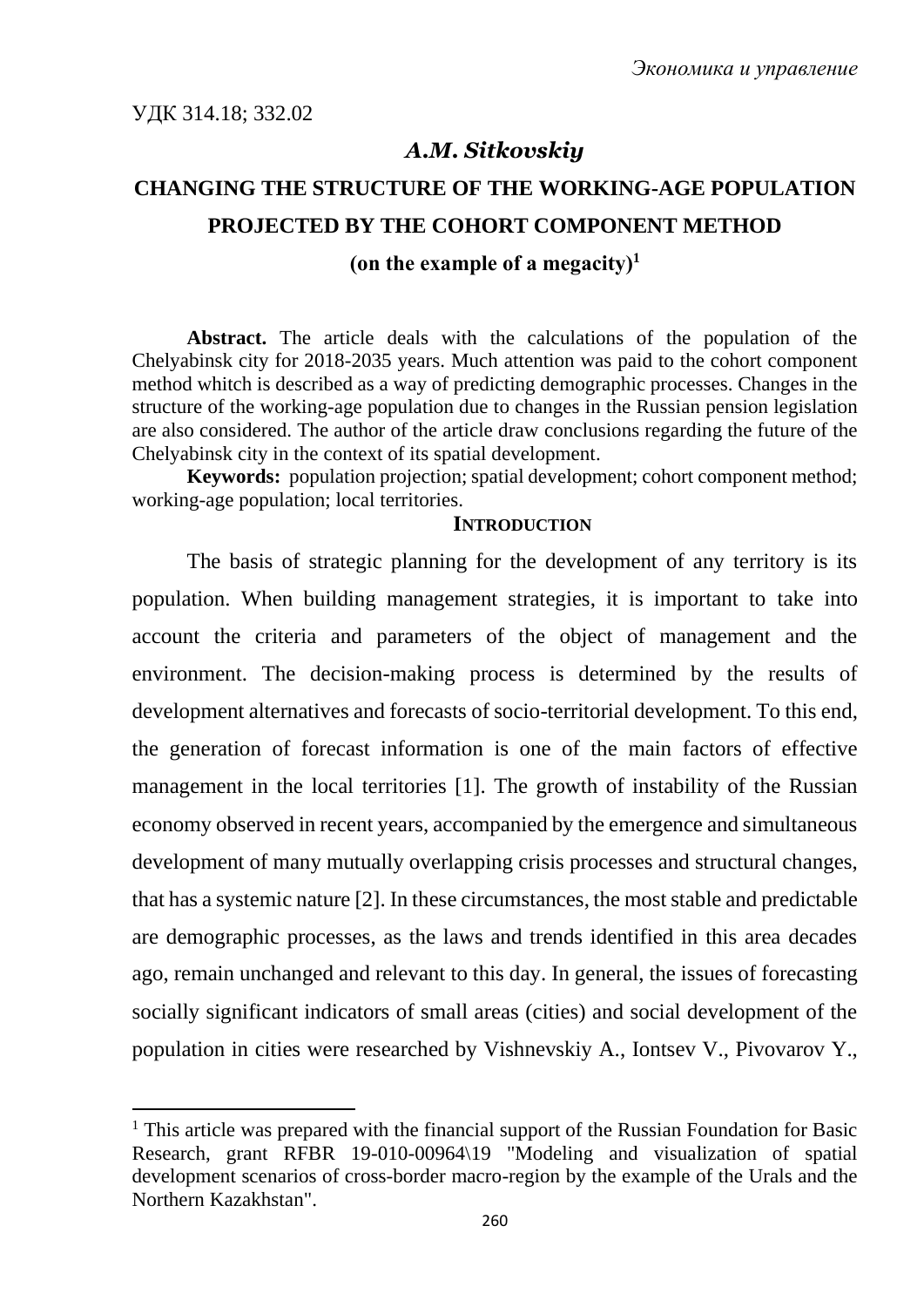Rybakovskiy L., Rodzinskaya I., Medkov V., Demidenko E., Khorev B., Percick E., Yankova Z. and others.

#### **RESEARCH METHODOLOGY**

To date, there are several methods of forecasting the main demographic indicators for the medium term: interpolation method, analytical method, cohort component method and methods based on the theory of cyclic ethnogenesis[3]. The most reliable and relevant at the moment is the cohort component method. It was developed by the american demographer Whelpton P.K. in the second half of the XX century [4]. The essence of the cohort component method is the mathematical modeling of the processes of population movement. The database is based on statistical information on the existing population for the last known period (year), with distribution by age group and by sex. Each year the number goes through the influence of the given variables (demographic factors) and changes. Each person taken as a unit, as it "moves" in the age group (to his age is added one year for each next projected year), and with a certain specified probability he dies, produces offspring, or leaves the territory (arrives at it).

Mathematically, it looks like the formula (1), where  $P_x$  is the number of the age group "*x*",  $P_{x+1}$  is the number of the age group "*x*+1" (next year),  $\frac{L_{x+1}}{L_x}$ is the coefficient of movement to the next age (the probability of living at the age of " $x+1$ "), MC is the migration balance [5].

$$
\mathbf{P}_{x+1} = \mathbf{P}_x \frac{\mathbf{L}_{x+1}}{\mathbf{L}_x} + \mathbf{M}\mathbf{C}
$$
 (1)

The above formula is the shortest of its options. The age shift method is a multifactorial demographic prediction. The exact number of such factors is not defined in the scientific literature and may vary depending on the quality of the statistical source and the completeness of the available information about the object of forecasting. Required factors are: life expectancy at birth, migration balance, total fertility rate, total mortality rate. With an increase in the number of factors, the accuracy of the demographic forecast increases, but the complexity of the calculations also greatly increases.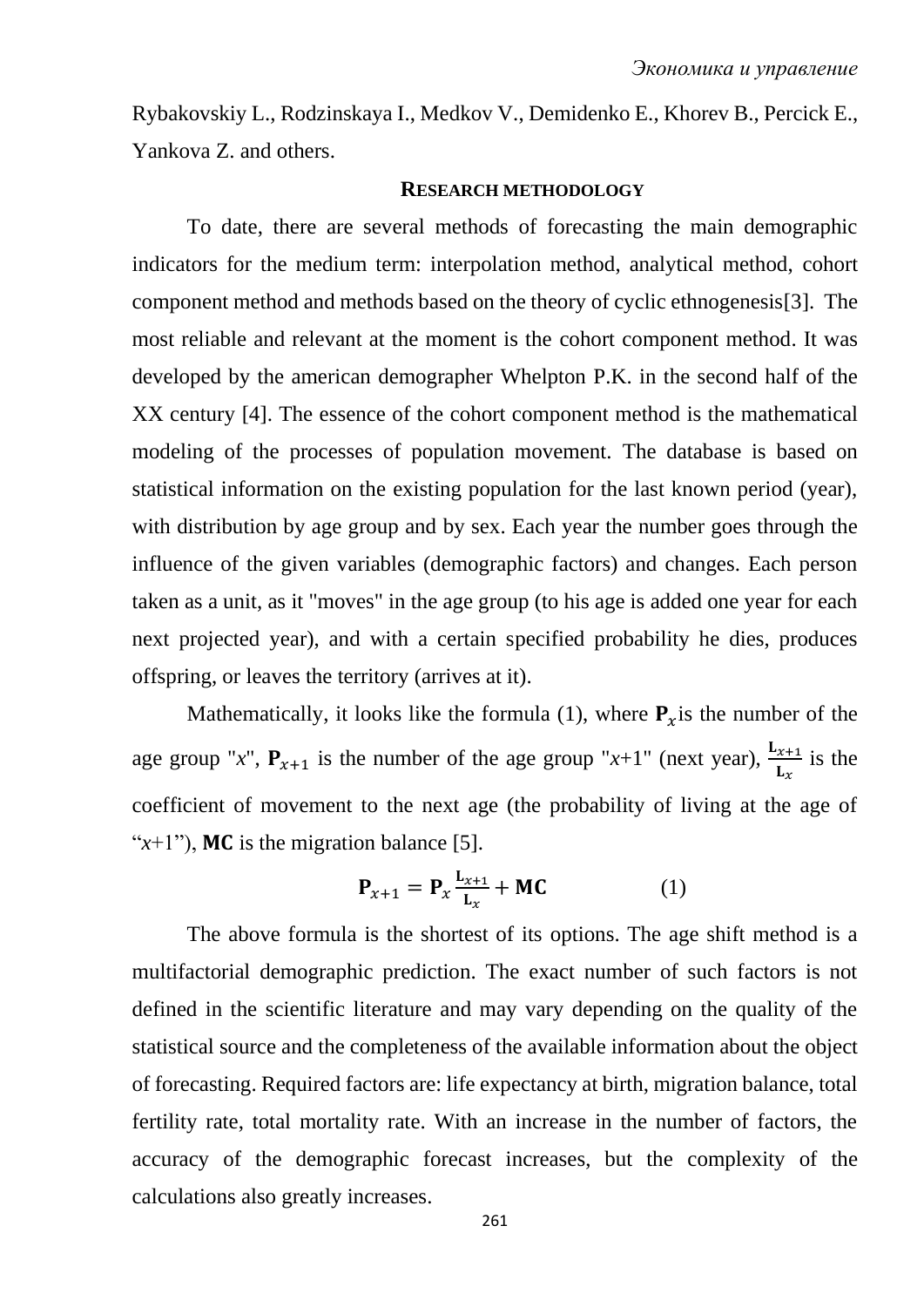The Chelyabinsk city was chosen for the research, as a territorial entity in need of a population projection for the subsequent strategic planning and creation of a spatial development strategy. To this end, a forecast of the population and the main demographic indicators of the Chelyabinsk city was carried out by means of the latest version of the program DemProj [6] at the time of writing (v5,7). The projection was carried out on the basis of seven indicators: population, life expectancy at birth, total fertility rate, total mortality rate, distribution of births by age groups of women, the ratio of men and women at birth, migration balance that have been adjusted or calculated for each year manually, and then loaded into the program. The data of Rosstat on 01.01.2018 were taken as a basis. The basis data was rounded to one digit in the period 2018-2025 years and two mark in the period 2026-2035 years.

#### **RESULTS OF THE POPULATION PROJECTION**

The result of the population projection of the Chelyabinsk city with the distribution by sex is shown in Figure 1.

| 2018 | 665630 | 536740 | 1202370 |
|------|--------|--------|---------|
| 2019 | 663830 | 535920 | 1199750 |
| 2020 | 662150 | 535310 | 1197460 |
| 2021 | 660530 | 534810 | 1195340 |
| 2022 | 658890 | 534310 | 1193200 |
| 2023 | 657250 | 533780 | 1191030 |
| 2024 | 655680 | 533250 | 1188930 |
| 2025 | 654260 | 532780 | 1187040 |
| 2026 | 652900 | 532300 | 1185300 |
| 2027 | 651500 | 531800 | 1183400 |
| 2028 | 649900 | 531200 | 1181100 |
| 2029 | 648200 | 530400 | 1178600 |
| 2030 | 646200 | 529600 | 1175800 |
| 2031 | 644100 | 528600 | 1172700 |
| 2032 | 641900 | 527600 | 1169400 |
| 2033 | 639500 | 526500 | 1166000 |
| 2034 | 637000 | 525300 | 1162300 |
| 2035 | 634400 | 524100 | 1158500 |

*Fig. 1. The results of population projection*

From these data it is clear that the population of the Chelyabinsk city in the coming years will decline, but this decline is quite small and ranges from 0.2%-0.3%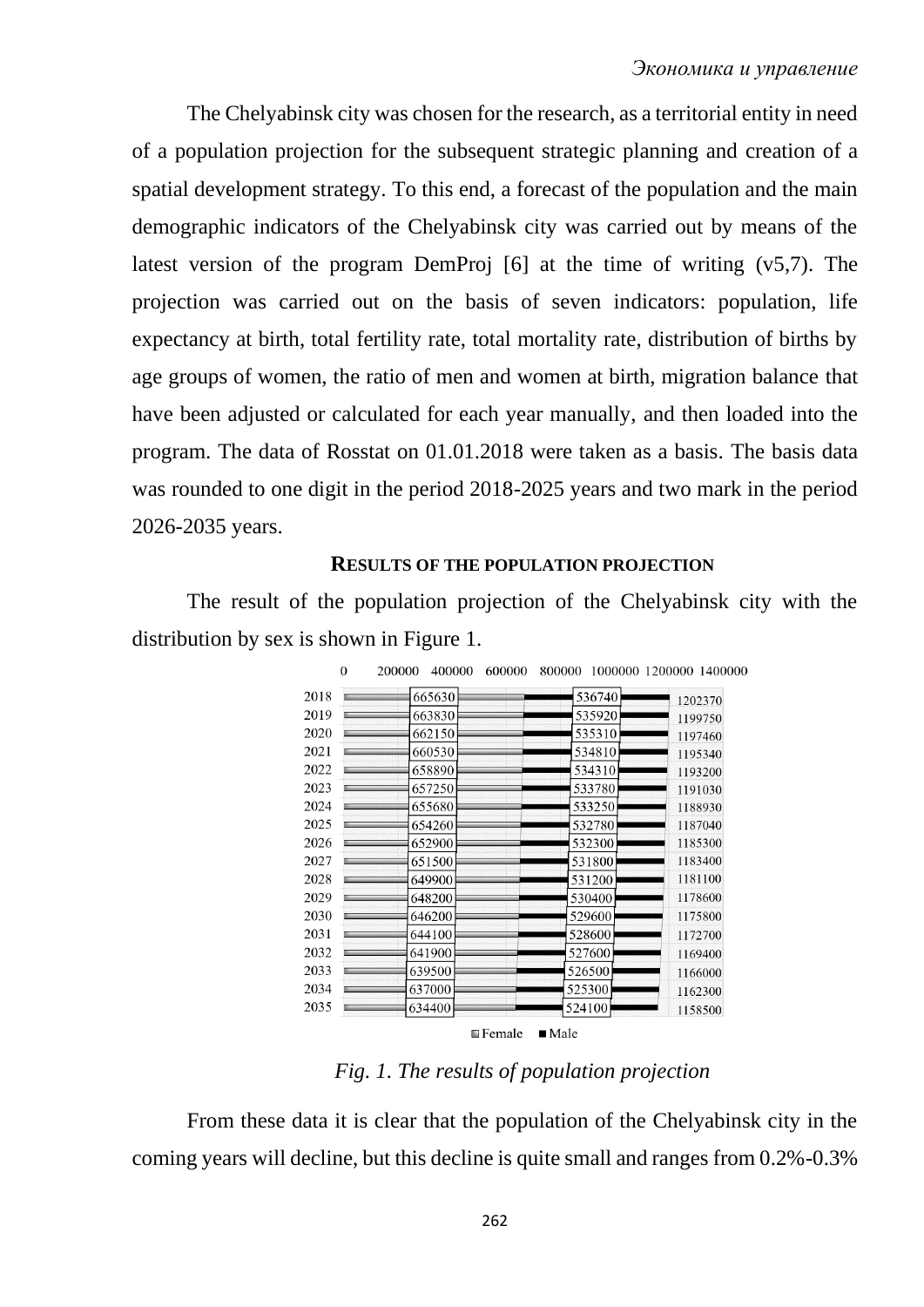per year. In the process, the city will lose about 3.6% of its population in 17 years. The population decline is more evident in Figure 2.



*Fig. 2. The population decline of the Chelyabinsk city*

The difference between the male and female population will be slightly reduced, but will remain almost unchanged. Figure 3 shows the projected sex ratio of the Chelyabinsk city by year (men per 100 women).



*Fig. 3. The projected sex ratio of the population of the Chelyabinsk city in years (men per 100 women)*

The greatest interest from the point of view of spatial development is the change in the structure of the working-age population. Such is considered to be the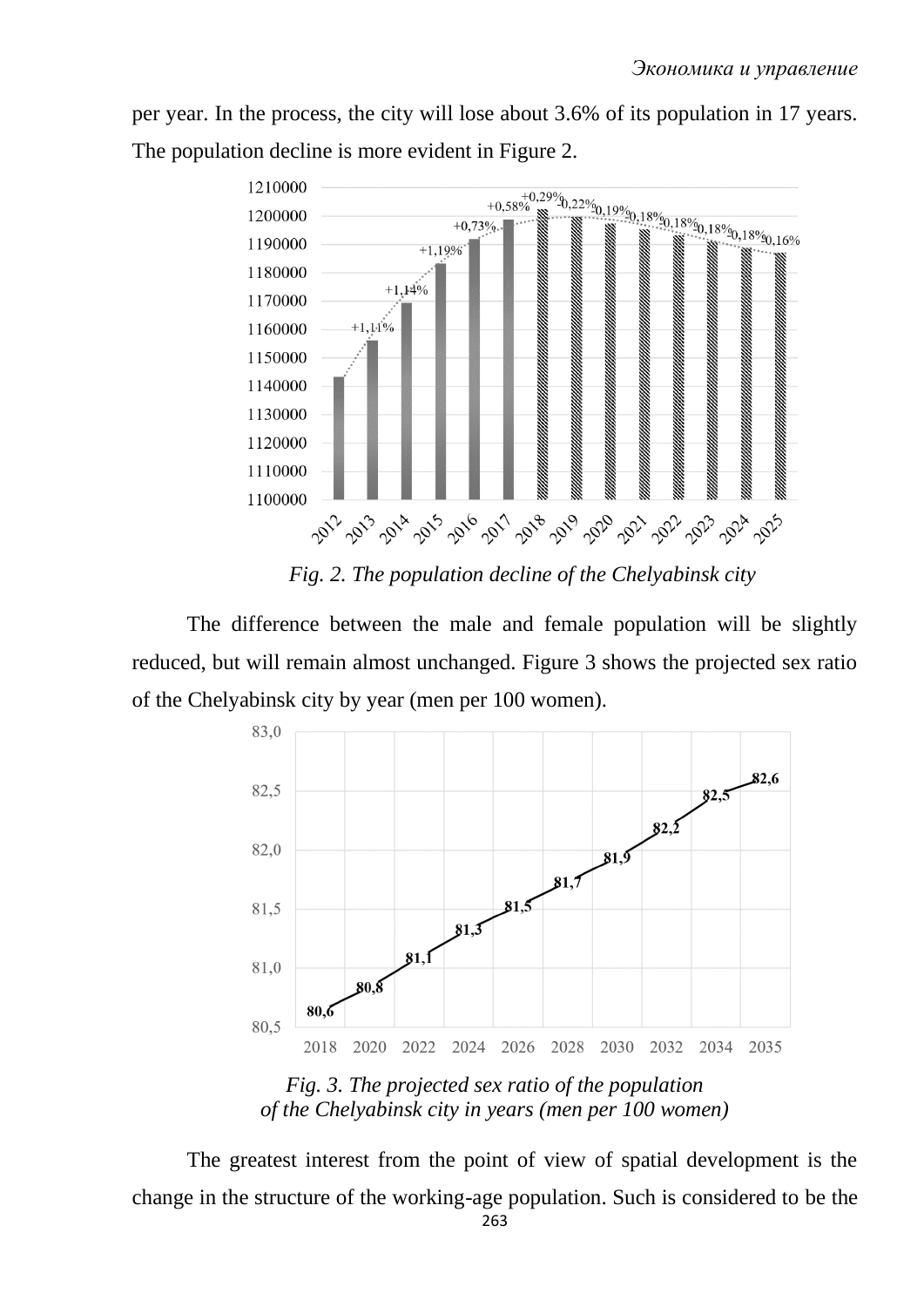male population in the age group 18-59 years and female in the age group 18-54 years in accordance with the current at the time of writing pension legislation. It should be noted that now the development and approval of the pension reform is actively taking place, most of the stages for the adoption of which have already passed. In accordance with it, starting from January 1, 2019, the working age in Russia will be 18-65 years for males and 18-60 years for females. Such innovations will lead to an increase in the number of working-age population. Figure 4 shows its projected size for the Chelyabinsk city and the percentage increase since the adoption of the pension reform.



*Fig. 4. The projected increase in the number of working-age population for the Chelyabinsk city and the percentage increase since the adoption of the pension reform*

It is planned to gradually increase the retirement age. Men over the age of 60 years in 2018 (or more years) retire at 60. If the man at the moment 55 years and less, he retires at 65. Similarly, for women: those who turn 55 in 2018 retire at 55, and all those women who are 50 years old and younger retire at 60. There are also intermediate stages, which, however, are not so important, but provide even greater smoothness of the transition.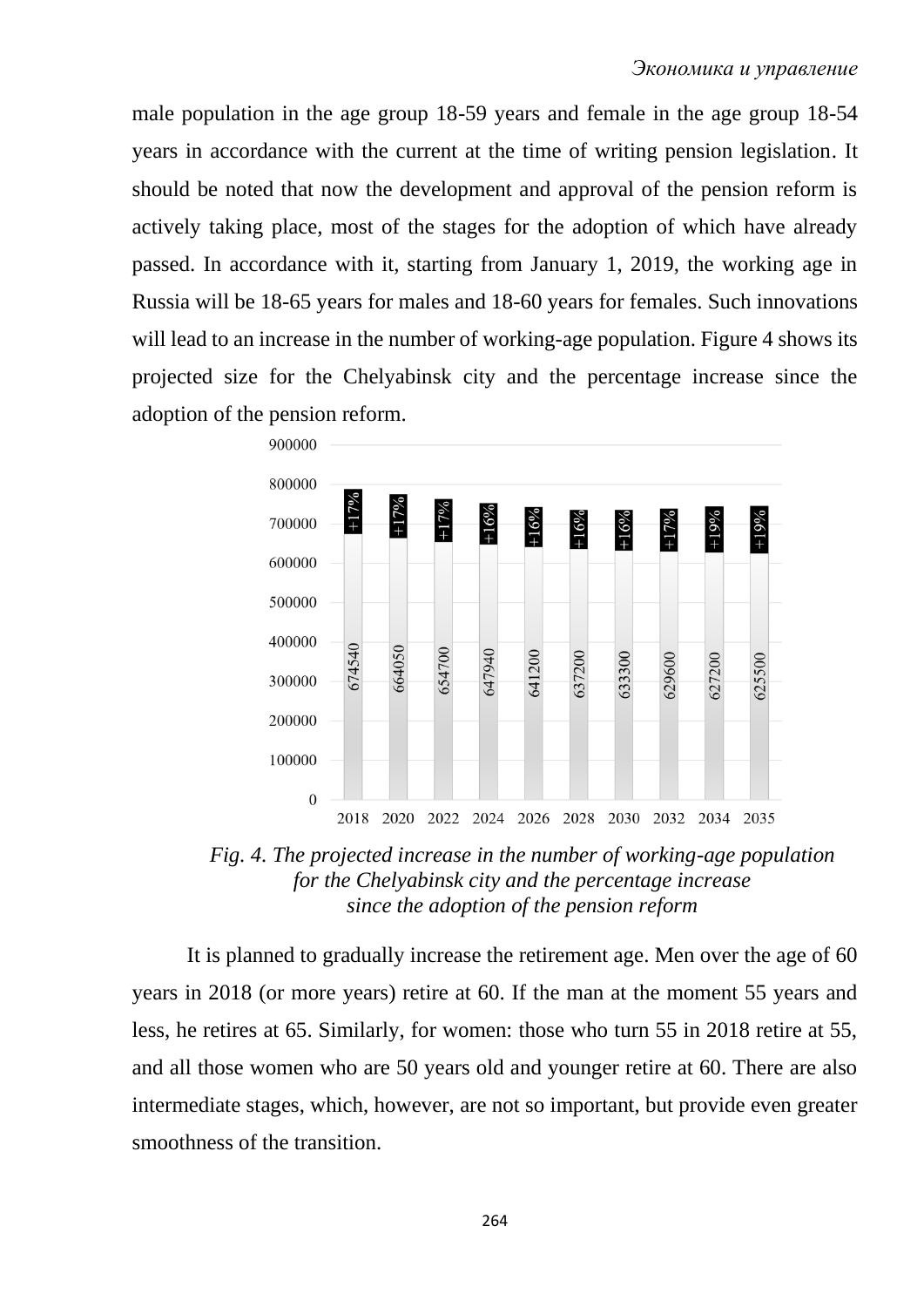## **DISCUSSION**

The number of working-population in Chelyabinsk city will increase from 99 thousand per year to 120 thousand people per year. This is very important for a city with a population of 1.2 million people. This difference for the Chelyabinsk city is about 8% of the population, which will remove some burden from the budgets of all levels. In addition to the obvious advantages, such a sharp increase can be express as an equally sharp increase in the unemployment rate in the case of unprepared city. If you do not create jobs in advance for so many citizens, it can cause a "social explosion".

It is interesting to compare the dynamics of the working-age population of the Chelyabinsk city after the adoption of pension reform and under the current legislation, shown in Figure 5.



*Fig. 5. Comparison of the dynamics of the working-age population of the Chelyabinsk city in the case of approval of the pension reform and under the current legislation*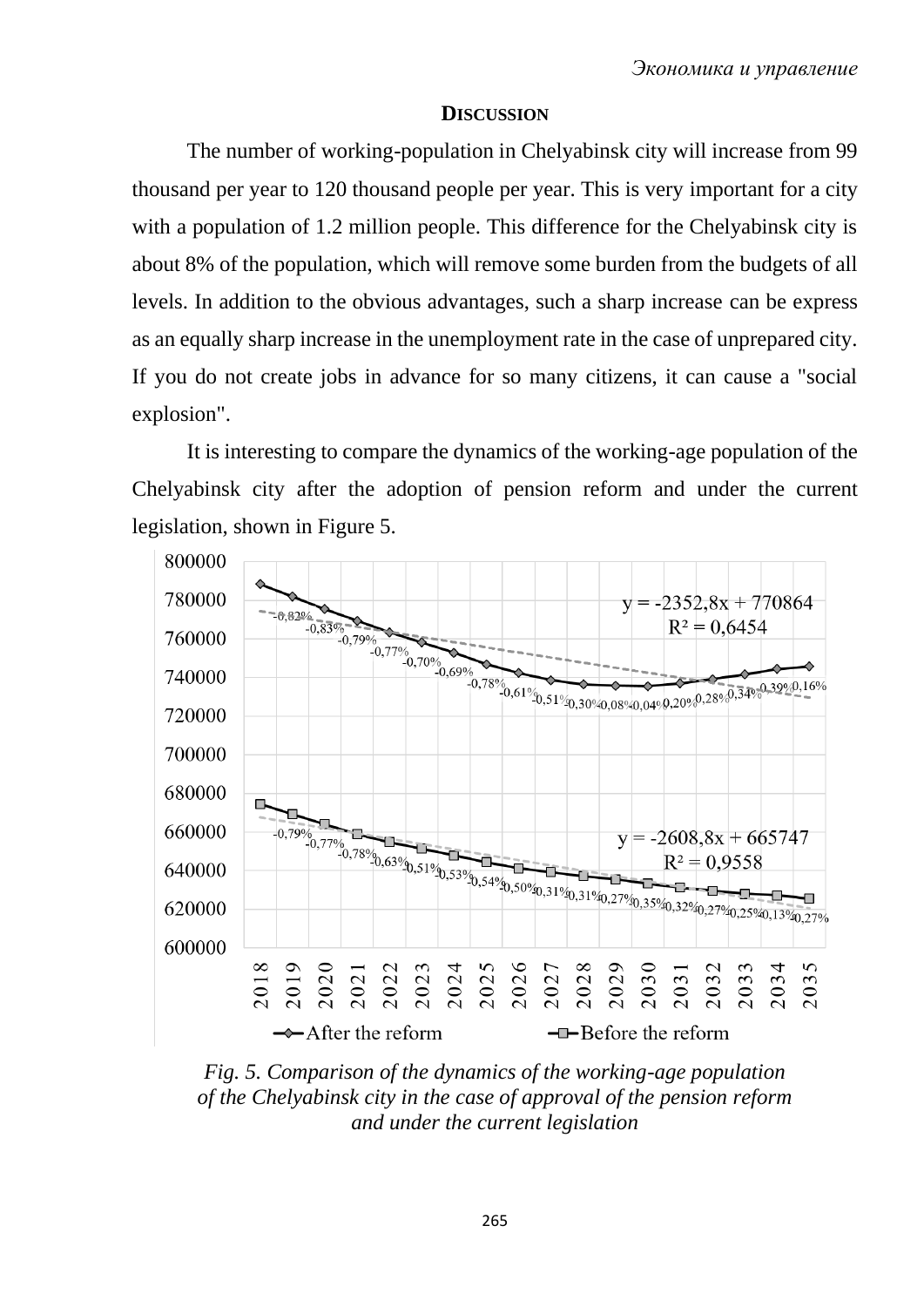Consider each option separately. The graph shows that in case of non-adoption of the pension reform the number of working-age population will decrease in each year by about 0.3% -0.7% per year. At the same time, the total for 17 years, it will decrease by 7.4%. Since this value is greater than the reduction in the total population, it means that the share of the working population in the total population will decrease, and the burden on the budget will increase. In case of adoption of the pension reform, firstly, in each year the working-age population will be noticeable for 100 thousand people more than now. Secondly, the number of working-age population will also decrease in this case, but the rate of this decline will slow down every year. The increase will begin in 2031. The total population will decrease, therefore, the proportion of the working-age population will begin to increase, despite the fact that it will increase due to the reform. This is due to the structure of the population, which is convenient to consider in the projected age-sex pyramid shown in Figure 6, which reflects the data for 2018 and 2031. In the last decade, the birth rate has been relatively high. The population expected to become working-age population in about 12 years. The "pyramid" clearly shows demographic waves, which explains the subsequent increase in the working-age population. After some time (about 10-15 years), the share of the working-age population in the total population would begin to decrease again.



*Fig. 6. The forecasted age-sex pyramid*

In addition to reducing the population, it is necessary to pay attention to the aging of the population, which occurs from year to year and it is natural. It occurs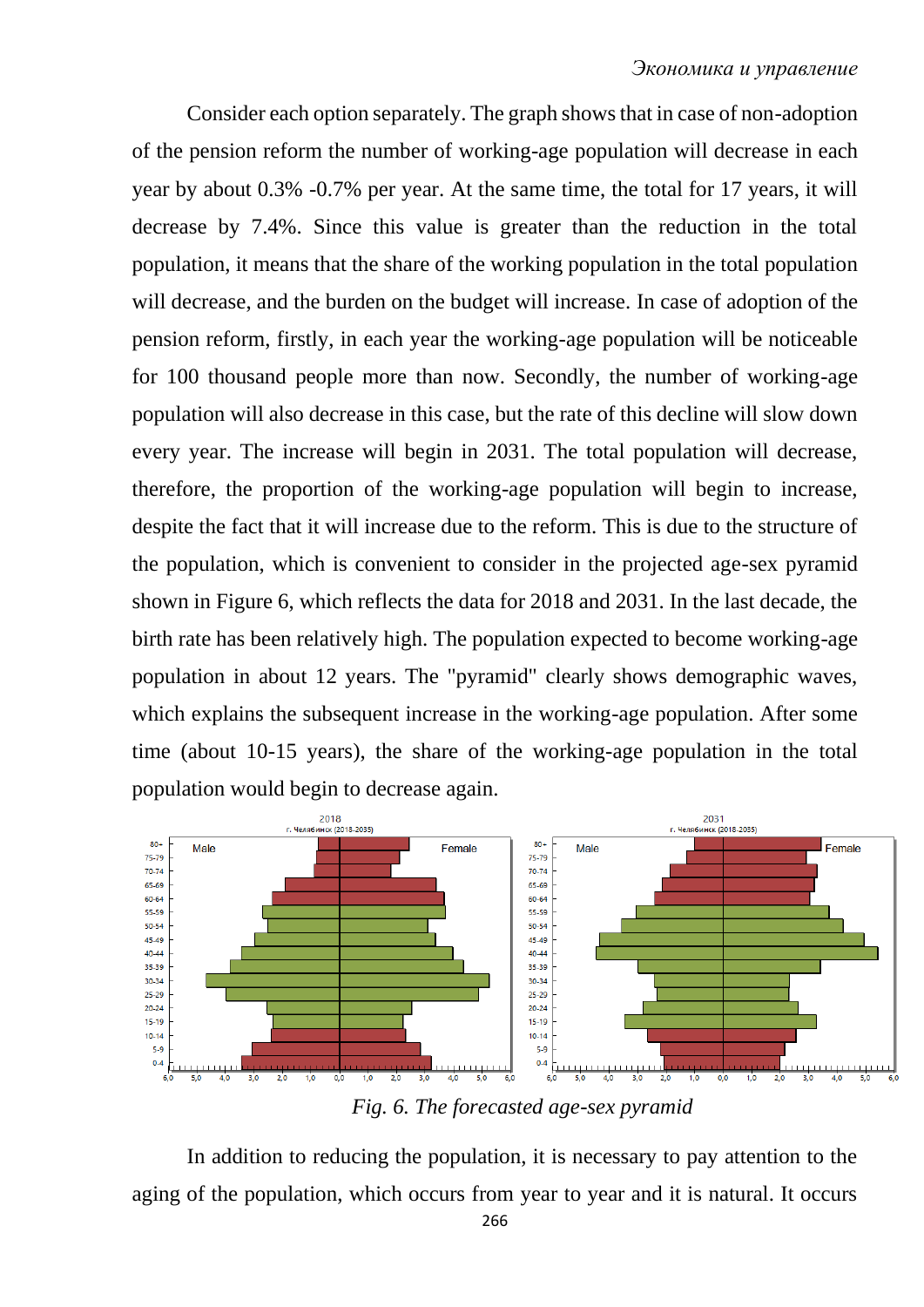due to the increase in life expectancy and the total fertility rate, which is insufficient for the natural generational change. Therefore, population ageing is a fact that accompanies natural decline. Figure 7 shows the expected average age of the population of the Chelyabinsk city.



*Fig. 7. Expected average age of the population of the Chelyabinsk city*

The reasons for this include "aging from below", which is the result of low fertility and "aging from above," which is the result of an increase in average life expectancy. Both varieties are characteristic of the Chelyabinsk city, but to a greater degree "aging from below". The average age of males and females is increasing roughly equally and will increase by nine years by 2035. This process can also be traced to the age-sex pyramid (Figure 6). Such indicators are one of the reasons for the adoption of the pension reform, as the average age of a woman will be about 49 years, which is only five years less than the current retirement age. In 2018, this gap is 10 years, if the reform will adopted, by 2035, this gap will also be 10 years.

In general, the aging of the population is bad enough for the economy, as the creation of new industries, especially high-tech, usually focused on young people ready for training and retraining. If we say that the average resident of the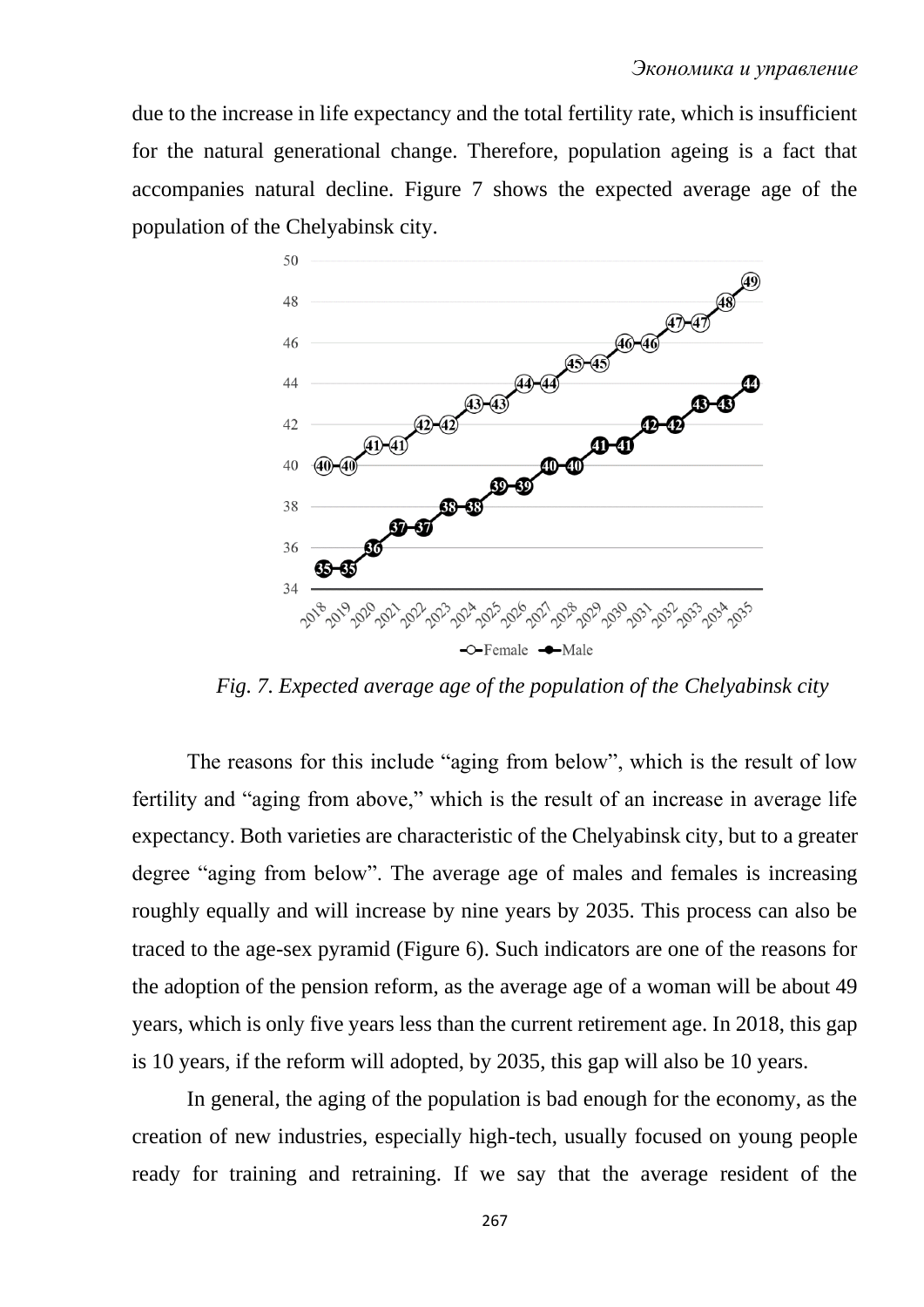Chelyabinsk city is almost pre-retirement age, it is difficult to plan any large-scale production projects and investment programs. This problem is not unique to the studied object, it is typical for most regions of Russia and advanced world States, but it does not mean that it cannot be solved.

## **CONCLUSION**

In the context of many structural and crisis changes, the dynamics and proportions of many indicators change. In the long term, the issues of economic development and sustainability are largely related to the socio-economic problems of negative development scenarios, issues of life support and risks [7]. The question of the sustainability of the social system is inextricably linked to the projection and regulation of the population, which follows from the definition itself. The economic ecosystem functions by means of economically active units [8]. The more of these units the more stable the economic system. However, there is a need for an appropriate infrastructure ready to accept them. Lack of schools, hospitals, kindergartens and low wages of social workers not only hinder the increase in the birth rate, but also the economic involvement of citizens. With regard to data on the number and composition of the population of the Chelyabinsk city, it is necessary to conclude the following. The population will decrease. This is primarily due to the indicator of the migration balance, which has been declined the past seven years. Replacement of the population by natural reproduction is unlikely to be possible with this total fertility rate, which is trivial for urban formations. Therefore, it is necessary to pay attention to the creation of economically favorable conditions in the city to prevent the outflow of the population in fertile age and increase immigration flows. The number of working-age population will slightly reduce if the current pension legislation remains unchanged. However, a more likely scenario is the adoption of amendments to the pension legislation in the near future. In this case, the number of working-age population and its share in the total population will increase dramatically. It is necessary to include this information in the development strategy of the Chelyabinsk city and take appropriate measures to build economic